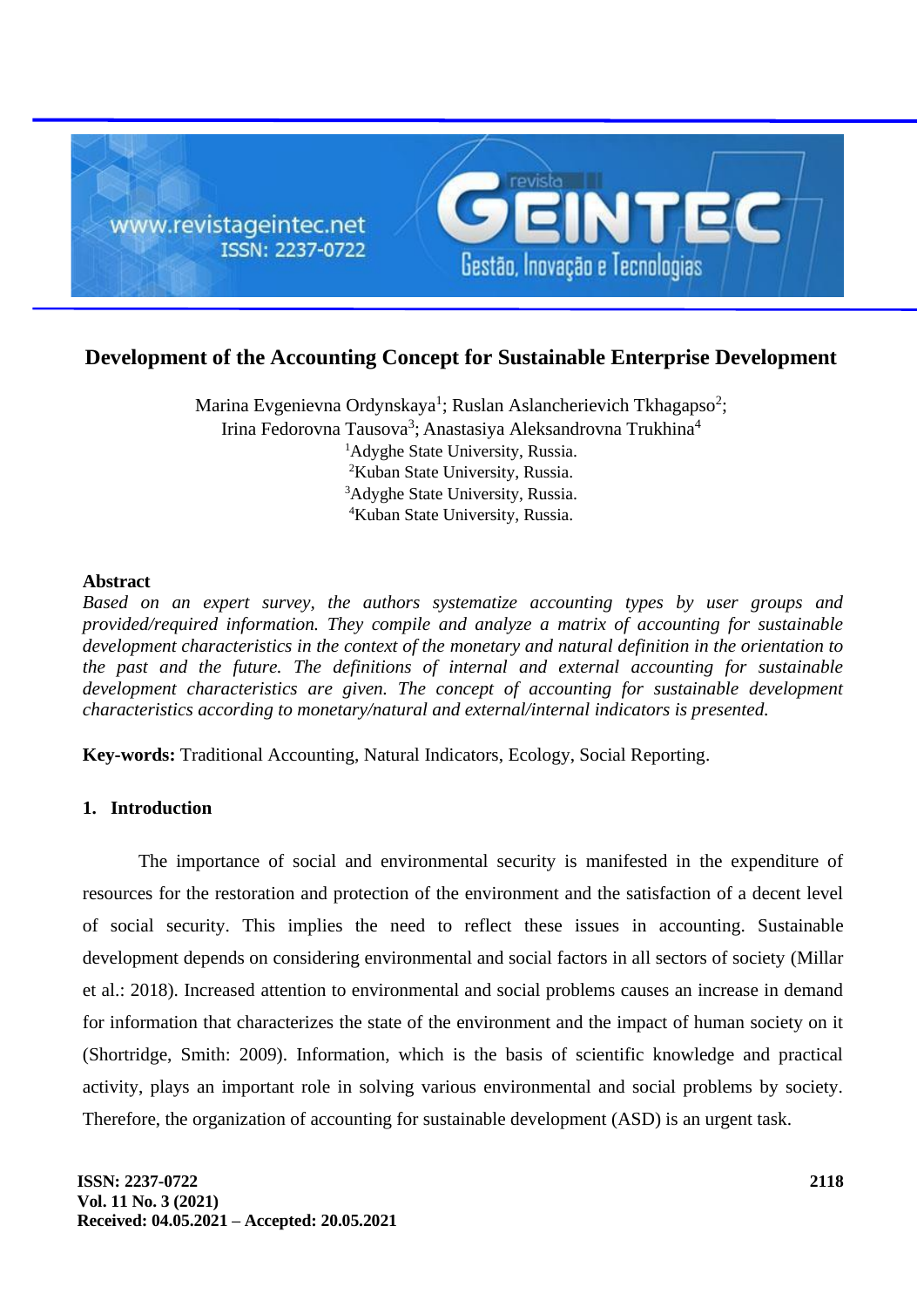The neglect of the methods of environmental and social accounting leads to the loss of the possibility of monetary valuation of objects that were not considered earlier. The advantage of the assessment methods recommended by the existing guidelines is their focus on various industries, depending on the specifics and other principles of activity (Allen: 2014; Wang: 2011). The most wellknown and proven assessment methods are the "Integrated Environmental and Economic Accounting. An Operational Manual" of the United Nations (UN: 2000). There is no solid methodology for assessing the environmental and social components of enterprises' activities. This raises many questions that traditional accounting is not always able to provide a correct answer to in assessing the restoration of polluted land or the cost of avoiding CO2 emissions.

The methods for environmental and social accounting have been developing for the last 30 years. A solid scientifically grounded baseline has already appeared, with the help of which it becomes possible to measure the costs of restoring the natural environment (Alqotaish, Qatawneh: 2017; Yakhou, Dorweiler: 2002). However, a similar scientific and methodological approach to social impacts (positive or negative) is in its infancy (Birkin et al.: 2005). Work on social cost-benefit indicators is continuing around the world. Scientific and research institutions, with serious social, environmental, and economic aspirations, have the opportunity to make a significant contribution to the development of social accounting and its combination with environmental ASD, both methodically and practically (Schaltegger et al.: 2006; Schneider: 2015). There are several methods and techniques for generating environmental accounting reports, while there are less developed and widespread recommendations for compiling social accounting financial reports (Edens, Hein: 2013).

## **2. Literature Review**

Today, there are several approaches to the formation of an accounting system for sustainable development. They can meet the needs of a company's management in making adequate management decisions and provide external stakeholders with reliable information about the economic, environmental, and social aspects of its activities (Table 1).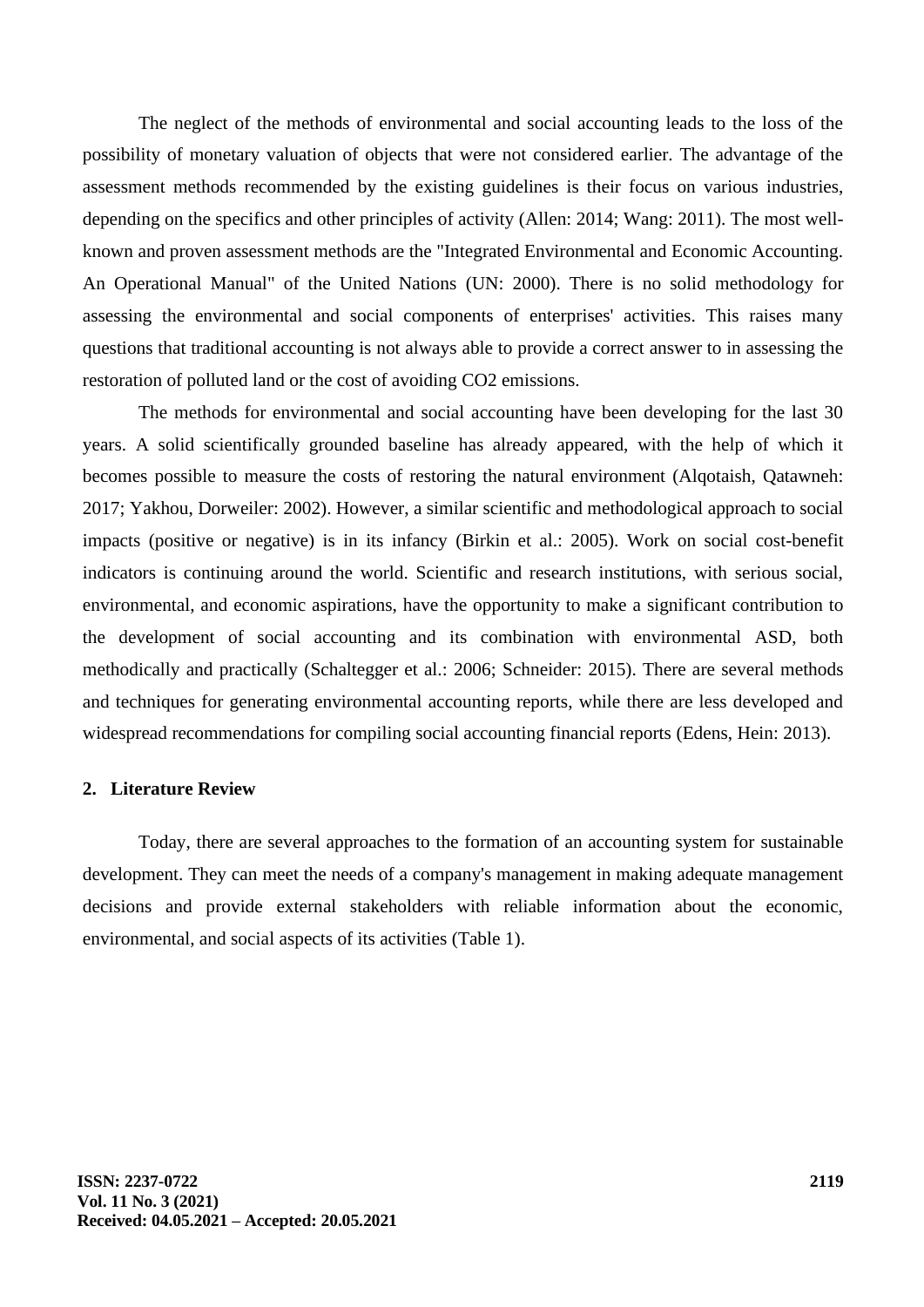| Table 1. Approaches to the formation of the accounting system for sustainable development |  |
|-------------------------------------------------------------------------------------------|--|
|                                                                                           |  |

| Source             | ence to the romation of the accounting system for sustainable development<br>Characteristics of the approach |  |  |  |  |  |
|--------------------|--------------------------------------------------------------------------------------------------------------|--|--|--|--|--|
| (Şendroiu,         | differentiated<br>Traditional<br>accounting<br>systems<br>and                                                |  |  |  |  |  |
| Roman: 2007)       | environmental and social accounting systems for sustainable                                                  |  |  |  |  |  |
|                    | development process information caused by environmental                                                      |  |  |  |  |  |
|                    | and social problems and can be combined into a corporate                                                     |  |  |  |  |  |
|                    | <b>ASD</b>                                                                                                   |  |  |  |  |  |
| (Cho, Patten:      | ASD is a type of accounting that considers: activities and                                                   |  |  |  |  |  |
| 2013)              | their variations, registration and analysis of transactions and                                              |  |  |  |  |  |
|                    | reporting, the environmentally determined<br>financial                                                       |  |  |  |  |  |
|                    | consequences, and the environmental consequences of a                                                        |  |  |  |  |  |
|                    | particular economic system                                                                                   |  |  |  |  |  |
| (Birkin: 2000,     | ASD is the management of environmental and economic                                                          |  |  |  |  |  |
| 2003)              | indicators through the development and implementation of                                                     |  |  |  |  |  |
|                    | appropriate accounting systems and practices related to the                                                  |  |  |  |  |  |
|                    | environment. This may include reporting and auditing in                                                      |  |  |  |  |  |
|                    | some companies. Environmental management accounting                                                          |  |  |  |  |  |
|                    | typically involves life cycle calculation, full cost accounting,                                             |  |  |  |  |  |
|                    | benefit assessment, and strategic planning for environmental                                                 |  |  |  |  |  |
|                    | management                                                                                                   |  |  |  |  |  |
| (Dai et al.: 2014) | ASD includes three equivalent components of the accounting                                                   |  |  |  |  |  |
|                    | system: cost, social, and environmental accounting. In turn,                                                 |  |  |  |  |  |
|                    | accounting is considered in two sections: financial and                                                      |  |  |  |  |  |
|                    | managerial. The elements of environmental accounting are                                                     |  |  |  |  |  |
|                    | environmental accounting, accounting for environmental                                                       |  |  |  |  |  |
|                    | costs, accounting for natural capital, eco-balance sheets, eco-                                              |  |  |  |  |  |
|                    | audit, product life cycle analysis, environmental reporting.                                                 |  |  |  |  |  |
|                    | The components of social accounting are social reporting,                                                    |  |  |  |  |  |
|                    | social balance, human resources accounting, corporate social                                                 |  |  |  |  |  |
|                    | audit, social indicators system, net value-added report,                                                     |  |  |  |  |  |
|                    | income distribution report                                                                                   |  |  |  |  |  |
| (Rakos, Antohe:    | Material flows that have an impact on the environment,                                                       |  |  |  |  |  |
| 2014)              | expressed in physical units, are included in ASD. Therefore,                                                 |  |  |  |  |  |
|                    | this accounting is not purely monetary, but rather an                                                        |  |  |  |  |  |
|                    | information system of natural and monetary units                                                             |  |  |  |  |  |

The analysis of various approaches has shown that managerial ASD includes environmentaloriented social aspects and the results of the impact on the external (social) environment in value and in-kind for making internal management decisions. In turn, financial ASD includes environmental monetary aspects, as well as physical environmental impact meters to report to external stakeholders. This second category of accounting system should cover accounting relationships with specific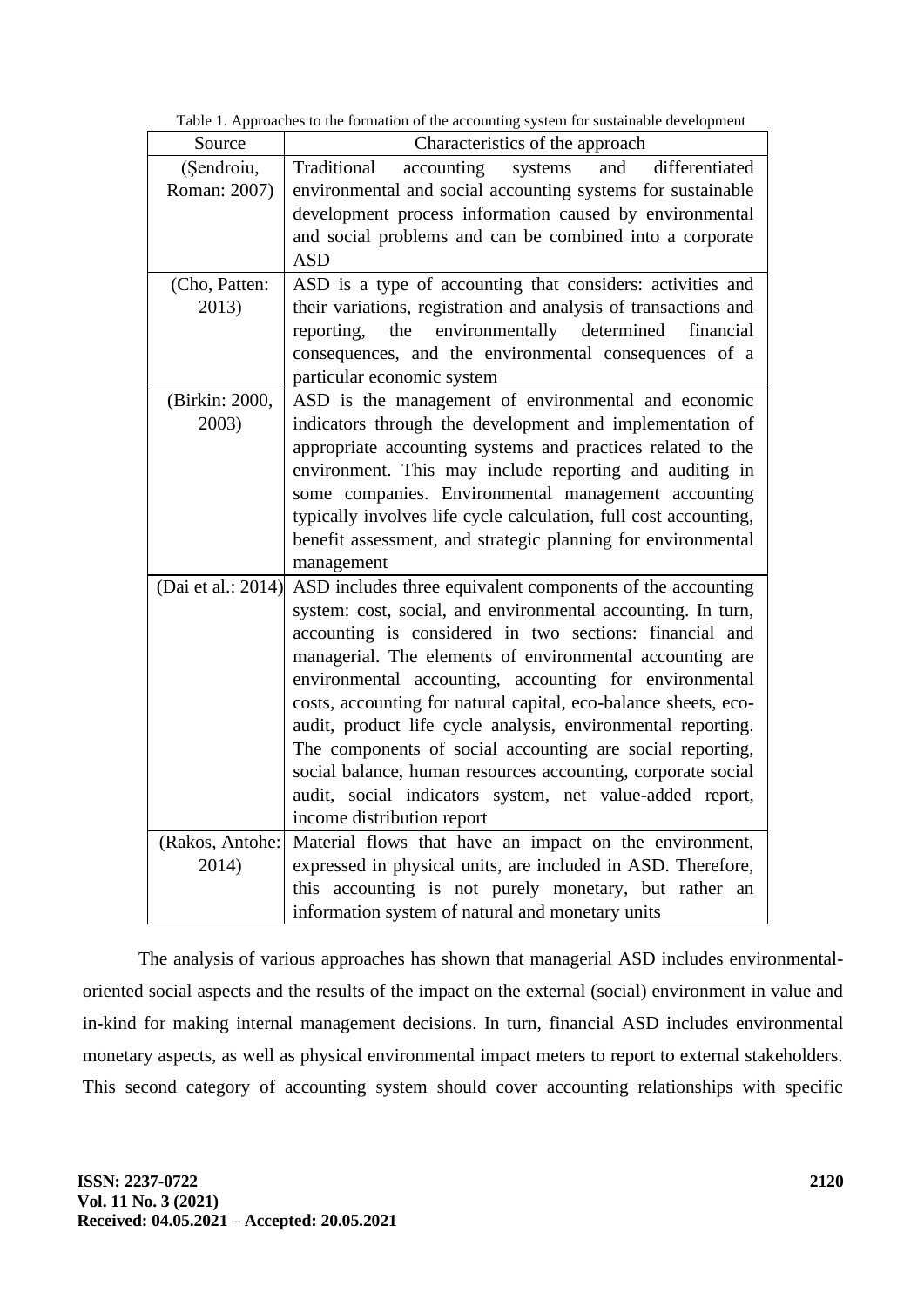external stakeholders, regardless of whether their information interest is financial, social, or environmental.

Research hypothesis: It is necessary to consider the environmental and social aspects of enterprises' activities, which necessitates expanding the boundaries of traditional accounting and its corresponding addition to meet the needs of different levels of management in timely, reliable information for making effective decisions.

## **3. Research Problem**

- to determine the structure of accounting types by user groups and provided/required information;

- to develop a matrix of characteristics of ASD in the context of monetary and natural definitions, focusing on the past and the future.

The article consists of an introduction, literature review, methods, results, discussion, and conclusion.

## **4. Methods**

To achieve this goal, several general and special scientific methods were used. Among them, it is necessary to highlight the method of comparison, the monographic method, the method of generalization in the analysis of the positions of researchers, the abstract-logical method in formulating research conclusions, and the expert survey method.

The main method of research was the expert survey method in this field of research. Experts were asked to voluntarily fill out a semi-formal questionnaire with questions.

Based on the expert survey, we identified the main users of the information on the results of ASD, monetary and physical indicators of internal and external ASD, and prerequisites for structuring the information of ASD, detailing the characteristics of ASD in the context of monetary and natural definitions in an orientation to the past and the future.

The survey was attended by experts in accounting and environmental audit (25 people). The experts were selected based on their professional expert status. The experts included people whose professional activities had been related to accounting and environmental audits for more than 7 years.

All participants were warned about the survey's purpose and that the organizers of the study planned to publish the results of the study in a generalized form in the future.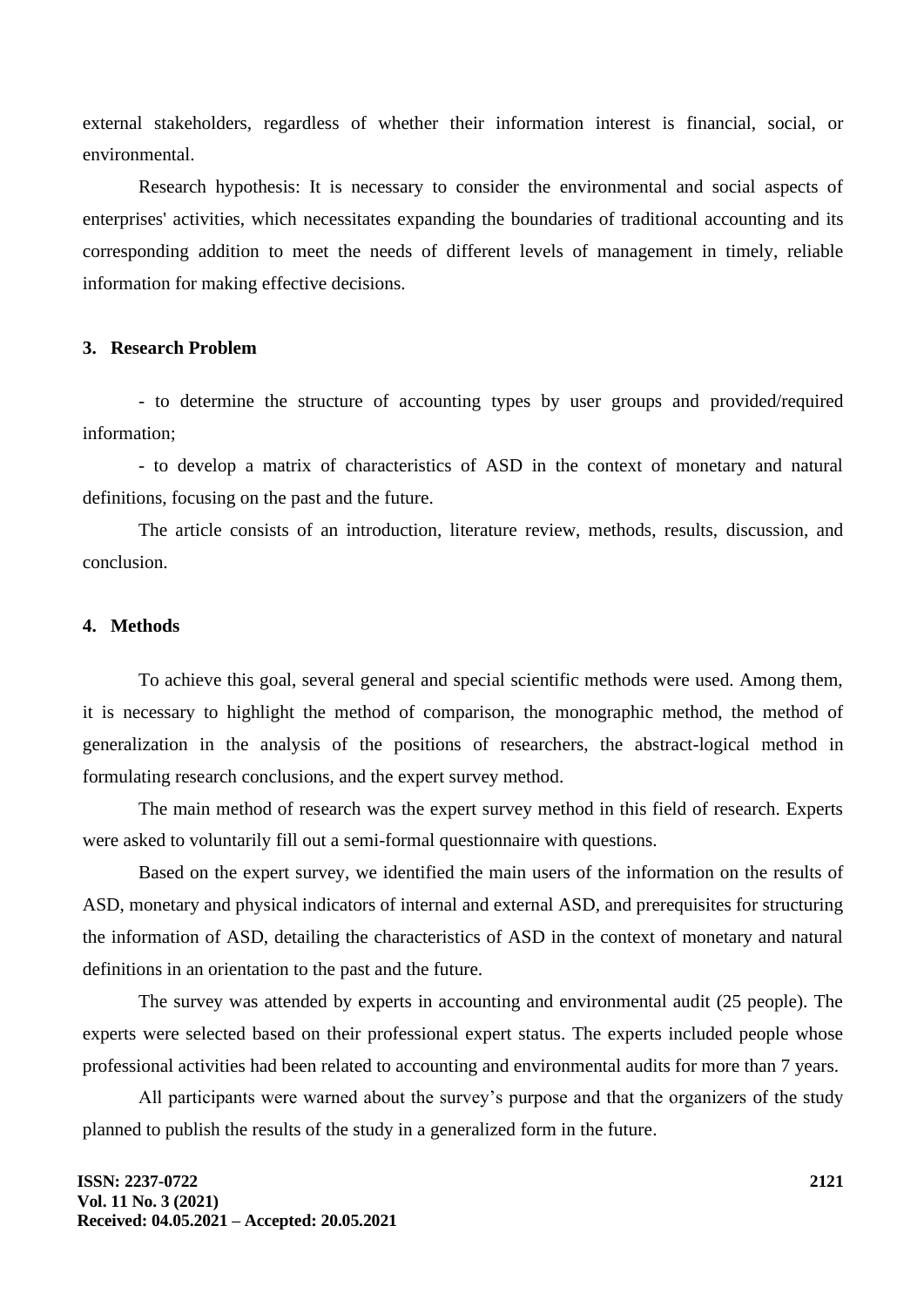#### **5. Results**

The experts said that users of the information on the results of ASD are six important groups of stakeholders: buyers and customers, suppliers and contractors, staff, society, government agencies and organizations, owners, and potential investors. The list is not final and can be changed depending on the mission and priorities.

The identification of losses and benefits associated with stakeholders and their categorization as internal or external and by the nature of the impact as environmental, social, or economic is the basis of the accounting system for sustainable development.

Addressing the issues of different stakeholders requires individual approaches to accounting. The experts noted that some accounting systems can provide general information to all interested parties and some to a certain circle, depending on the essence of the information and user rights (Table 1).

|                                                    | Traditional accounting system<br>information |                           |                                       | <b>ASD</b> Information           |                                       |                                  |                                       |                                  |
|----------------------------------------------------|----------------------------------------------|---------------------------|---------------------------------------|----------------------------------|---------------------------------------|----------------------------------|---------------------------------------|----------------------------------|
| <b>Users</b>                                       |                                              | Financial<br>accounting   | Management<br>accounting              |                                  | Internal ASD                          |                                  | <b>External ASD</b>                   |                                  |
|                                                    | Moneta<br>ry<br>indicat<br><b>ors</b>        | Natural<br>indicat<br>ors | Moneta<br>ry<br>indicat<br><b>ors</b> | Natural<br>indicat<br><b>ors</b> | Moneta<br>ry<br>indicat<br><b>ors</b> | Natural<br>indicat<br><b>ors</b> | Moneta<br>ry<br>indicat<br><b>ors</b> | Natural<br>indicat<br><b>ors</b> |
| Buyers and<br>customers                            | $\blacksquare$                               |                           |                                       |                                  | $\Omega$                              | $\Omega$                         | ▬                                     | п                                |
| Suppliers                                          | $\blacksquare$                               |                           |                                       |                                  | $\overline{O}$                        | $\Omega$                         | ■                                     | п                                |
| <b>Staff</b>                                       |                                              |                           |                                       | $\Omega$                         |                                       | $\Omega$                         | п                                     | п                                |
| Society                                            | $\blacksquare$                               |                           |                                       |                                  |                                       | $\Omega$                         | п                                     | п                                |
| Public<br>organizatio<br>ns,<br>agencies,<br>funds | ▬                                            |                           |                                       |                                  | O                                     | $\Omega$                         | ▬                                     |                                  |
| Owners                                             | $\blacksquare$                               | $\blacksquare$            | $\blacksquare$                        | $\blacksquare$                   | $\blacksquare$                        | $\blacksquare$                   |                                       | $\blacksquare$                   |
| Potential<br>investors                             | п                                            |                           |                                       |                                  |                                       | п                                | п                                     | п                                |
| Other<br>users                                     |                                              |                           |                                       |                                  |                                       |                                  |                                       |                                  |

Table 1. Structure of accounting types by user groups and information provided/required by them

■ — full interest and full access to information

O — partial interest and partial access to information

Note: compiled based on the expert survey.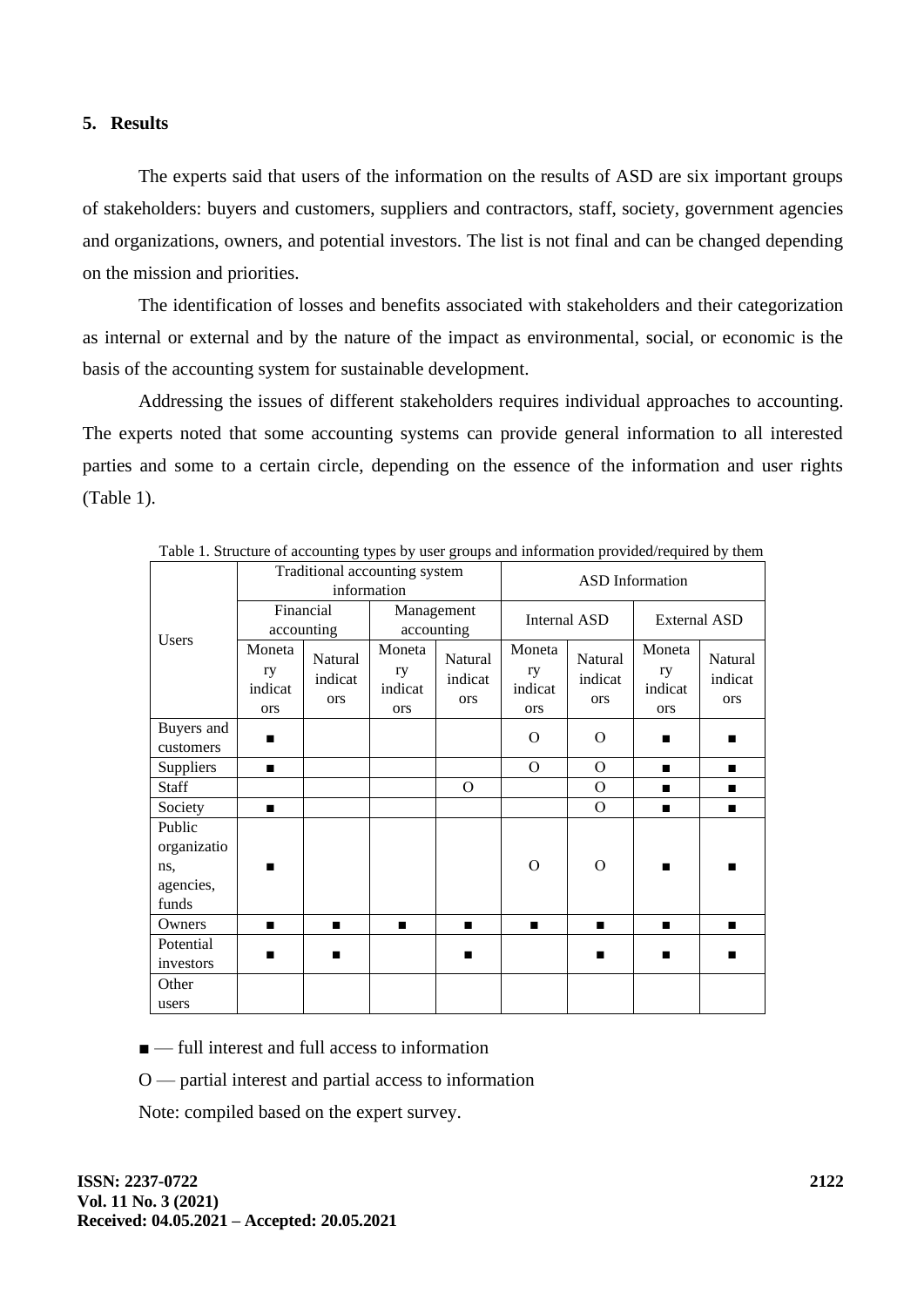The experts noted that the prerequisites for the structuring of ASD information are:

the need to integrate environmental, social, and financial issues into one category;

a conceptual division into internal and external accounting, which is based on the fact that the level of detailing and aggregation of information and the degree of confidentiality differ between the needs of management and other stakeholders.

Based on the results of the expert survey, we propose to implement a matrix of characteristics of ASD by comprehensive detailing in the context of monetary and natural definitions in the orientation to the past and future (Table 2).

|        |             | Accounting for sustainable development (ASD) |                       |                                    |                             |  |
|--------|-------------|----------------------------------------------|-----------------------|------------------------------------|-----------------------------|--|
|        |             | Monetary accounting for sustainable          |                       | Natural accounting for sustainable |                             |  |
|        |             | development (MASD)                           |                       | development (NASD)                 |                             |  |
|        |             | Short-term focus                             | Long-term focus       | Short-term focus                   | Long-term focus             |  |
| Focus  | Regular     | Accounting for the                           | Accounting<br>of      | Accounting for the                 | Accounting<br>for<br>the    |  |
| on the | information | costs of social and                          | expenses<br>and       | movement of stocks                 | impact<br>on                |  |
| past   |             | environmental                                | income from<br>the    | and material assets                | environmental<br>and        |  |
|        |             | measures                                     | of<br>social,<br>use  |                                    | social capital              |  |
|        |             | (calculation)<br>of                          | human.<br>and         |                                    |                             |  |
|        |             | variable<br>costs.                           | environmental         |                                    |                             |  |
|        |             | absorption costing,                          | capital               |                                    |                             |  |
|        |             | ABC method, etc.)                            |                       |                                    |                             |  |
|        | Special     | realistic<br>$\mathsf{A}$                    | Efficient             | Assessment of post-                | Inventory control of        |  |
|        | information | assessment of the                            | calculation<br>of     | short-term                         | product life<br>cycle.      |  |
|        |             | environmental                                | production<br>cycle   | environmental<br>and               | Investment<br>valuation     |  |
|        |             | costs                                        | calculation<br>costs. | social impacts                     | the natural and<br>in       |  |
|        |             |                                              | of<br>targeted        |                                    | social environment          |  |
|        |             |                                              | environmental and     |                                    |                             |  |
|        |             |                                              | social costs          |                                    |                             |  |
| Focus  | Regular     | Environmental and                            | Long-term             | Budgeting of<br>the                | Long-term planning of       |  |
| on the | information | social operational                           | planning<br>of        | physical component                 | expenditures on social      |  |
| future |             | budgeting,                                   | expenditures<br>on    | of the environment                 | and<br>environmental        |  |
|        |             | budgeting<br>of                              | social<br>and         | (budgeting based on                | activities<br>in<br>natural |  |
|        |             | environmental and                            | environmental         | the ABC method)                    | terms                       |  |
|        |             | social capital<br>in                         | activities in value   |                                    |                             |  |
|        |             | monetary terms                               | terms                 |                                    |                             |  |
|        | Special     | Environmental and                            | of<br>Assessment      | Relevant                           | of<br>Assessment            |  |
|        | information | social                                       | investments<br>in     | environmental                      | environmental<br>and        |  |
|        |             | expenditures<br>for                          | environmental and     | impacts (subject to                | social<br>investments.      |  |
|        |             | future periods                               | social<br>projects.   | short-term                         | Life cycle analysis of      |  |
|        |             |                                              | Production            | restrictions<br>on                 | a specific project          |  |
|        |             |                                              | lifecycle budgeting   | activities)                        |                             |  |
|        |             |                                              | and target pricing    |                                    |                             |  |

Table 2. Matrix of ASD characteristics

Note: compiled based on the expert survey.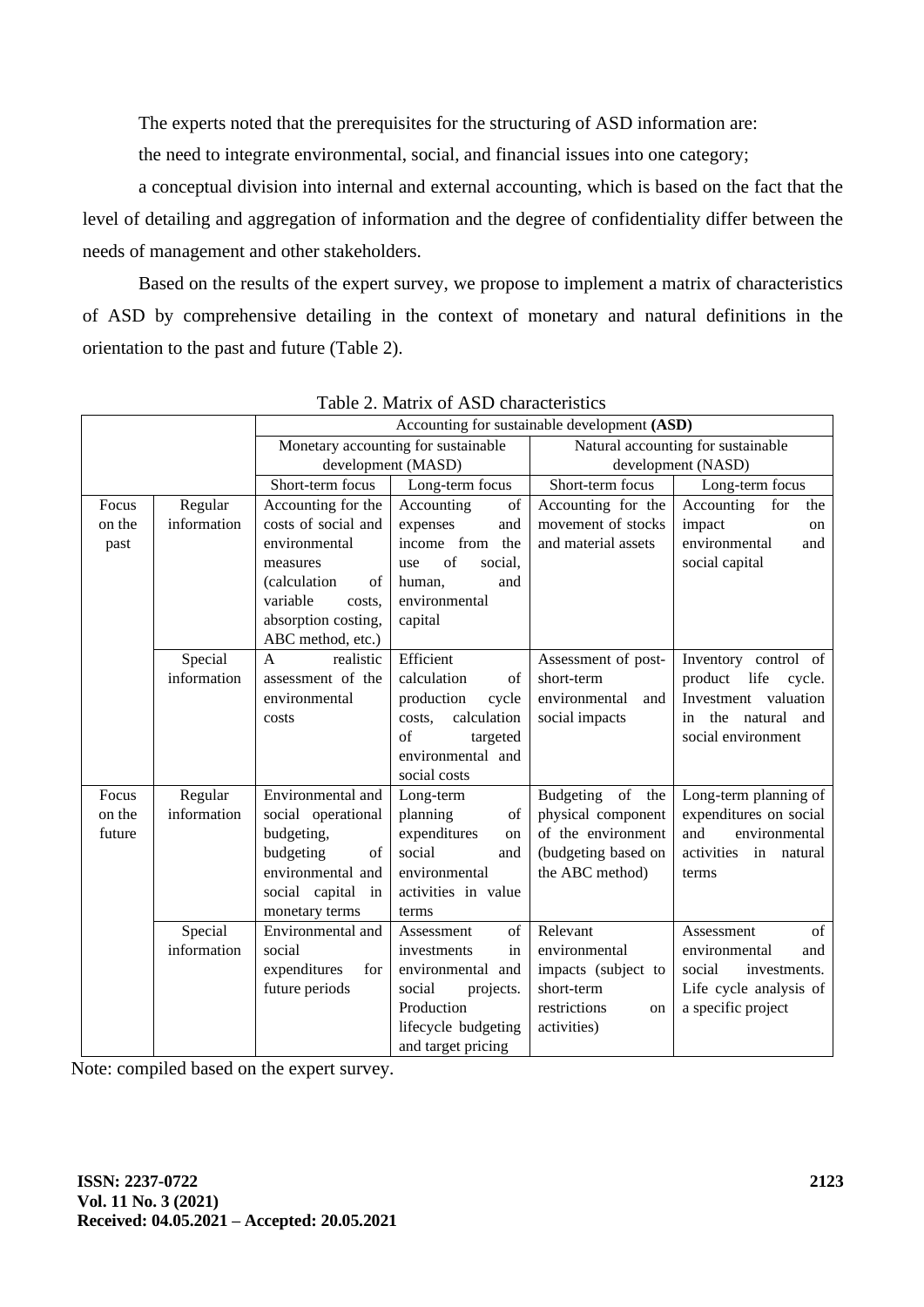#### **6. Discussion**

According to Table 1, each type of accounting can be presented in both monetary and physical terms. The usual personification of financial accounting is the cost expression of indicators, which does not exclude the possibility of presenting information in natural indicators. In turn, management accounting provides information, in most cases, in natural indicators. Thus, each of the traditional types of accounting can be represented in the form of indicators, both in physical and in value terms. Similarly, the indicators of internal and external ASD can be compared.

However, several differences characterize the information and its belonging to the traditional and ecological-social accounting system:

- from a material point of view, ASD is significantly different from traditional accounting. The object of ASD is environmental and social impacts, whereas traditional accounting is monetary;

- environmental, social, and monetary information is often obtained from different sources;

- environmental information is needed for various purposes by a wider range of stakeholders than monetary information;

- information about the environment has different quantitative indicators of quality and quantity (for example, kilograms) compared to financial information (for example, value-added in monetary terms) (Burritt et al.: 2002; Tanc, Gokoglan: 2015).

Typically, traditional accounting and ASD are recognized as two different categories of "subaccounting". However, this is not an obstacle to their integration, since the information from both accounting categories can be combined using a separate analysis of eco-efficiency indicators for use by internal and external users. Internal and external ASD are combined using eco-efficiency indicators, which require the integration of these two systems (Zhou, Jing, Shihui: 2016).

According to the experts, the features of the internal and external ASD can be described as follows:

1) Internal ASD is designed to collect information on the activities of environmental and social systems, expressed mainly in natural indicators, for internal use by the owners and administrators of the enterprise. This information complements and expands the usual management accounting system. Methods for measuring the impact of an enterprise's production activities on the environment are the basis for making rational management decisions. Thus, internal ASD is a necessary condition for any system of environmental and social management.

2) An analog of a conventional financial accounting system, or rather an extension of it, is external ASD, the information of which is intended for external users interested in overcoming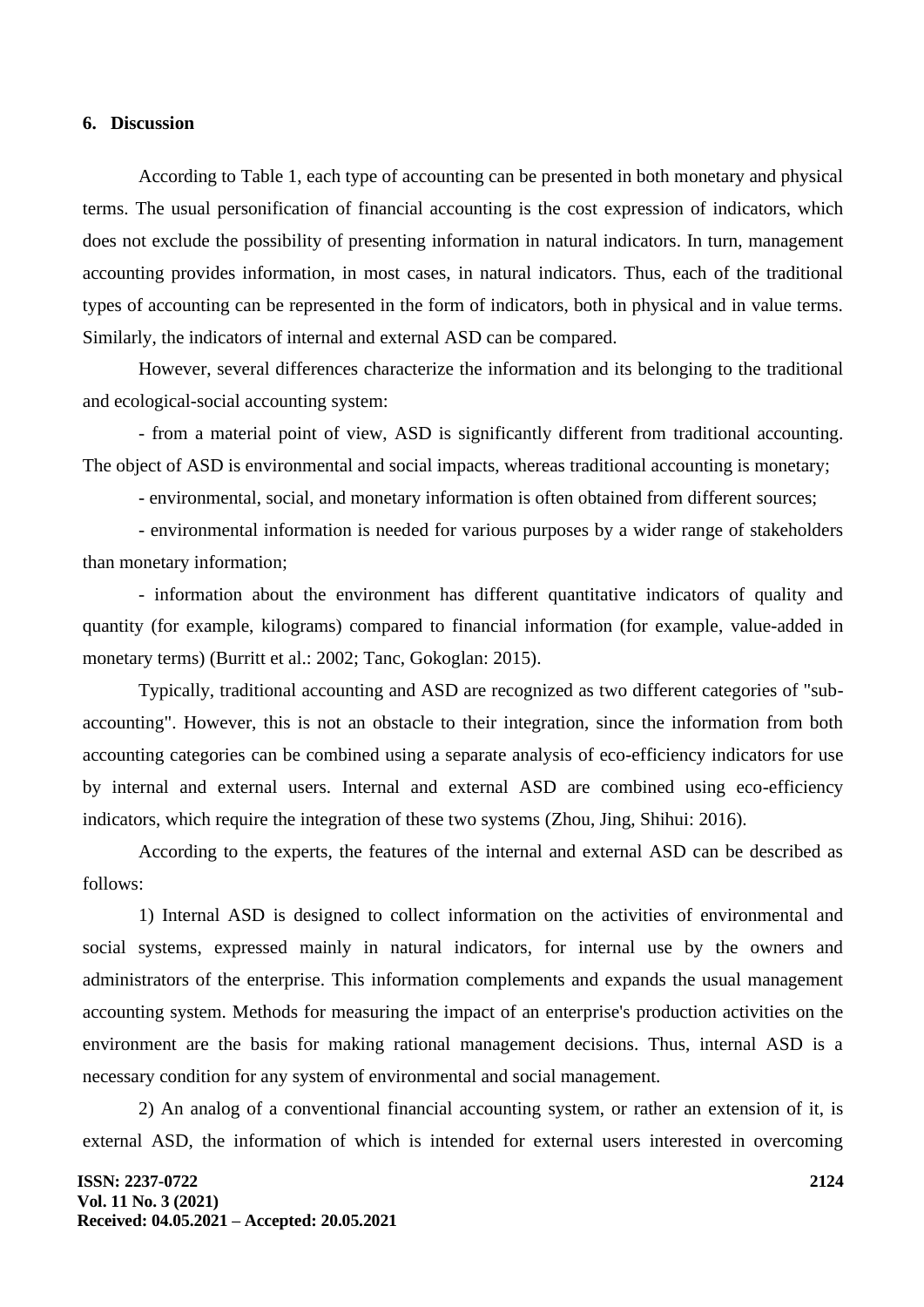environmental and social problems, namely, for the general public, the media, shareholders, environmental (or social) funds, and non-governmental organizations.

In general, ASD is a combination of cost and in-kind accounting and, if necessary, the result of integrating the environmental, social, and financial components of the activity. Therefore, it is proposed to define ASD as a general category that includes both MASD and NASD, as shown in Table 2.

MASD includes a standardized system of financial and management accounting, which measures the interaction of the environmental environment, society, and an enterprise in terms of value. MASD is a system for recording the results of economic activity in monetary terms related to the environment and the social environment. It is a tool for strategic and operational planning, providing a basis for decision-making, achieving desired goals or objectives, and monitoring and reporting.

NASD also acts as an information tool for making internal management decisions. However, unlike MASD, the main focus is on a company's impact on the environment, expressed in physical units. NASD tools are designed to collect information on environmental and social impacts in physical units, mainly for internal management use.

Another determinant of the classification of ASD is time. Environmental and social problems are mainly long-term. Considering this, accounting systems and corresponding analysis tools can be grouped as retrospective – backward-looking (for example, economic activity analysis) and with a focus on the future (for example, budgeting). The adoption of internal management decisions, regardless of the duration of the action, is accompanied by the accumulation of both regular (general accounting systems that regularly form information for management) and special information (special accounting methods that create information, as a basis, for making specific decisions).

## **7. Conclusions**

The structure of the integrated ASD model presented in the study can be used for a broader context of environmental and social accounting. Accordingly, ASD can be classified according to the following criteria: 1) at the place of formation and provision of information: internal and external 2) according to the form of the information provided: monetary and natural.

The study made it possible to agree on the place of ASD in the general accounting system, by: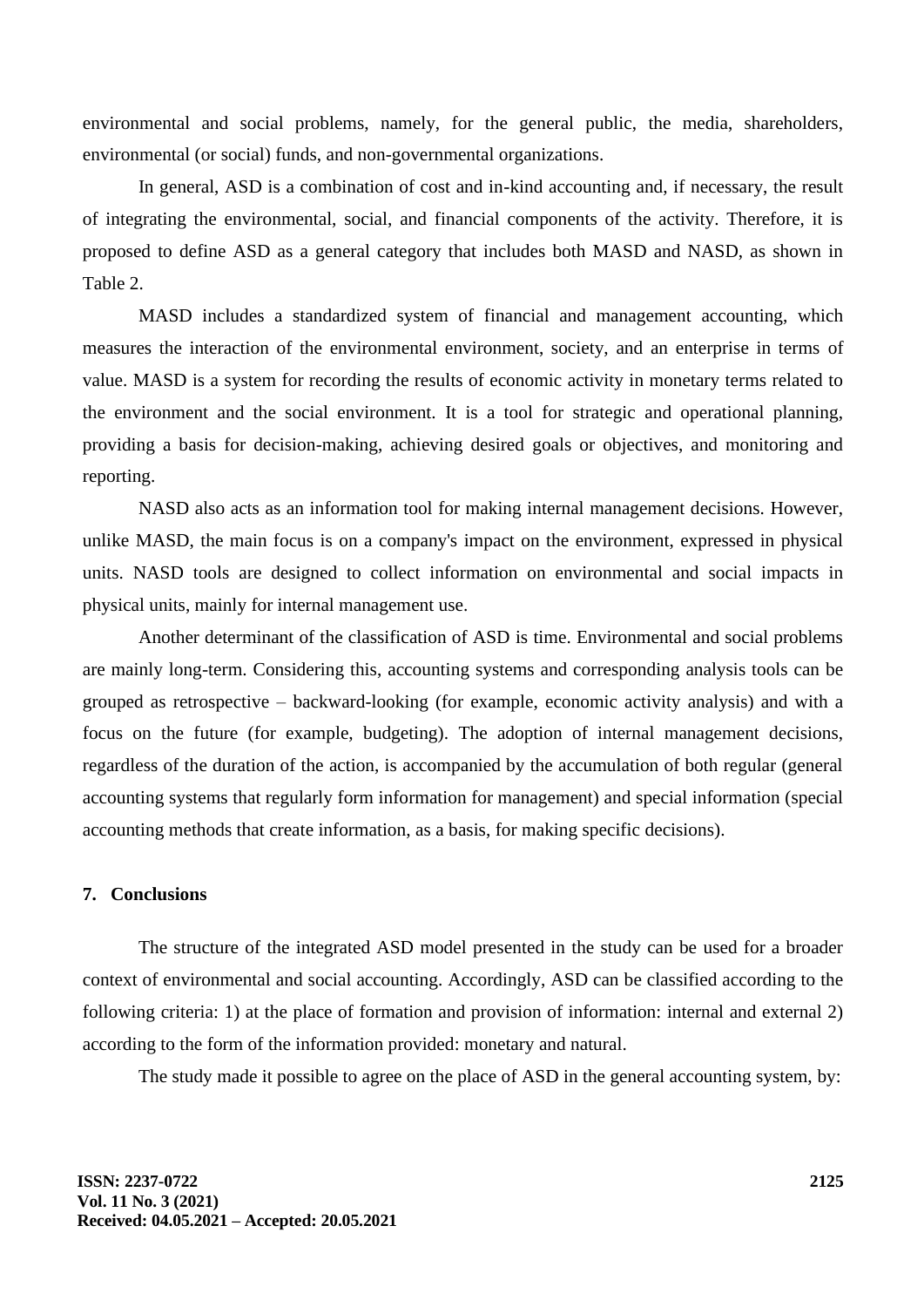- systematization of monetary and natural accounting, which, both separately and in combination, are used by managers to reduce the negative impact of enterprises on the environment and improve social security inside and outside the organization;

- selection of tools available for ASD, with time reference points for use by managers in the analysis of a company's activities.

The main advantages of the proposed structuring of ASD are: 1) the recognition that ASD includes monetary and natural measures that can be considered independently or in combination; 2) the comparison of tools with subsystems of ASD that facilitate certain types of decisions; 3) the consideration of time as a key element in the classification of ASD to focus on the links between short-term and long-term cash flows and environmental and social considerations in management decisions.

After working out the concept of ASD, there is a need to develop a methodology, with the definition of goals, objectives, subject, object, methods, functions, and key aspects, which will form the prospect of further research.

# **References**

Allen, B. G. (2014). What's new about New accounts ? Assessing change proposals for social and environmental accounting. Accounting Forum, 38(4), 278–287. https://doi.org/10.1016/j.accfor.2014.03.001

Alqotaish, A. M., Qatawneh, A. M. (2017). The Impact of Accounting on Environmental Costs to Improve the Quality of Accounting Information in the Jordanian Industrial Companies. International Journal of Business and Management, 12(6), 104. https://doi.org/10.5539/ijbm.v12n6p104

Birkin, F. (2000). The Art of Accounting for Science: A Prerequisite for Sustainable Development? Critical Perspectives on Accounting, 11(3), 289–309. https://doi.org/10.1006/cpac.1999.0367

Birkin, F. (2003). Ecological accounting: new tools for a sustainable culture. International Journal of Sustainable Development, World Ecology, 10(1), 49–61. https://doi.org/10.1080/13504500309469785

Birkin, F., Edwards, P., Woodward, D. (2005). Accounting's contribution to a conscious cultural evolution: an end to sustainable development. Critical Perspectives on Accounting, 16(3), 185–208. https://doi.org/10.1016/S1045-2354(03)00023-6

Burritt, R. L., Hahn, T., Schaltegger, St. (2002). Towards a Comprehensive Framework for Environmental Management Accounting - Links Between Business Actors and Environmental Management Accounting Tools. Australian Accounting Review, 12(28), 39–50. https://doi.org/10.1111/j.1835-2561.2002.tb00202.x